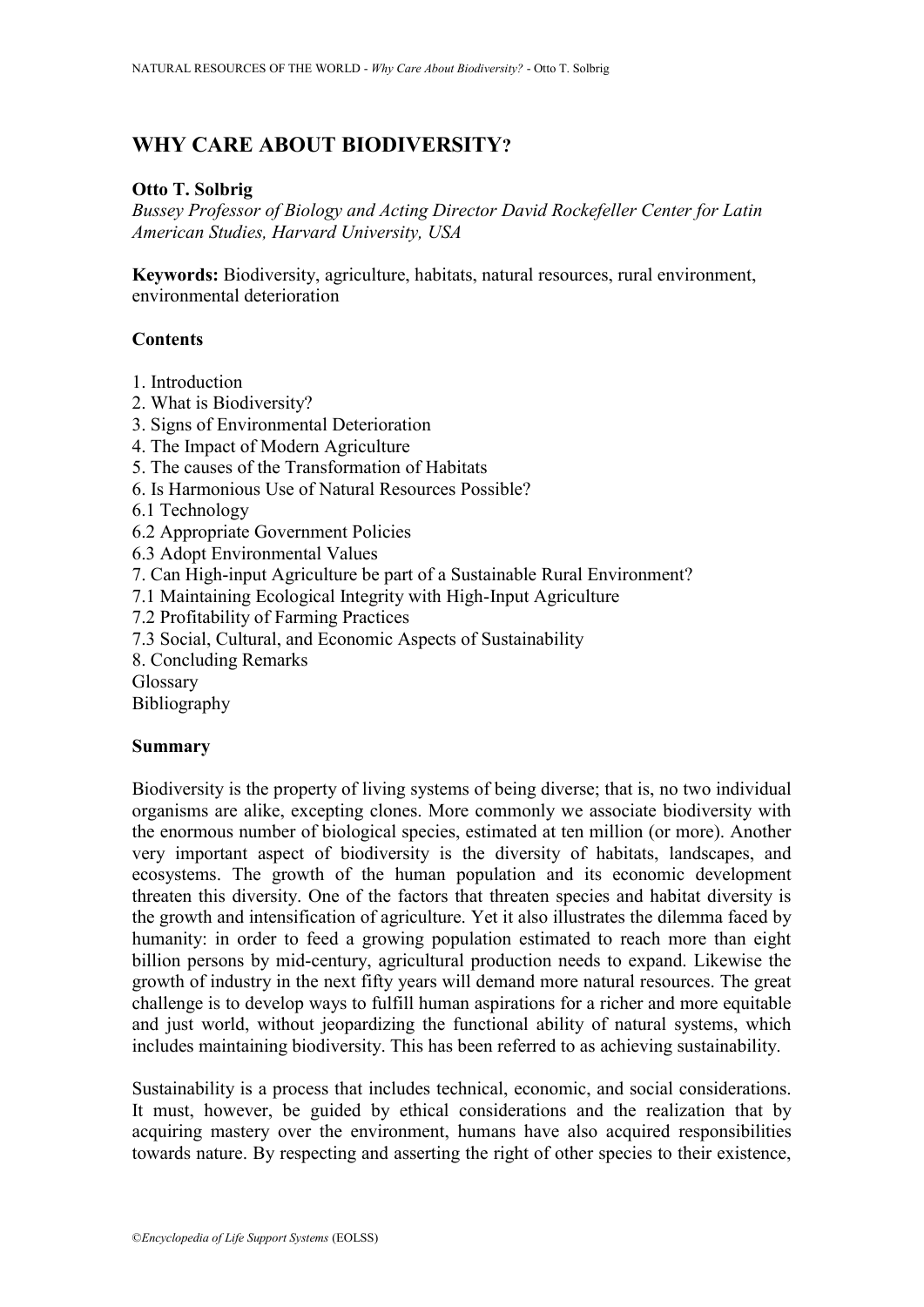we affirm the right to our own free existence and human values. And it is part of a broader agenda that involves issues of justice and equity.

#### **1. Introduction**

In this highly developed, automated, urban environment in which most of us live it is easy to forget that we are an integral part of nature, which provides the basic necessities of life. Our food comes from plants and animals, as well as the natural fibers for our clothing, such as cotton, flax, wool, and silk. Nature is also the source of the raw materials with which we fabricate synthetic fibers. The materials of our shelters, such as wood, stone, clay for bricks, limestone for cement, even the coal and petroleum for the roof tiles and the covering of the driveways are from natural products. Lastly, the oil and coal that drives our cars and machines, and heats our homes and factories in winter are the fossilized bodies of plants and animals. But this is not all.

Natural ecosystems recycle the water and the nutrients needed by plants and animals. Not only does the Earth decompose and turn literally into dust all organic refuse, the Earth also turns into harmless elements all kind of toxic substances and pollutants. Otherwise after more than 200 years of spewing industrial and domestic wastes through our chimneys, car exhausts, or dumping them in landfills, rivers, and lakes, this planet would be knee deep or worse, in waste. Each year enough trash is produced in the United States alone to cover the world with several feet of detritus. Fortunately most of it is quickly decomposed and recycled by natural processes, performed by organisms.

So there is a practical, utilitarian reason to care about Biodiversity and the functioning of ecosystems.

There may also be a second, deeper, more elusive and complex philosophical justification to care about biodiversity. It has to do with our own values and our relations to nature as the source of our own spirituality. For some people, living creatures have value in themselves and as such they may deserve reverence and respect. There is of course no way of knowing whether this is so, this being a matter of belief rather than scientific evidence. But it is a fact that many people derive a particular sense of well-being when in contact with nature. As natural landscapes get transformed, the remaining more or less natural environments acquire a greater value, which is reflected in their economic importance and the willingness of human societies to invest in their preservation.

The greater brainpower that we have acquired in the process of evolution has made us more god-like than any other creature on Earth. It has made us more sentient, more perceptive, and more powerful, but with it we have acquired the responsibility to be the shepherds of other living creatures and the stewards of nature. It has not necessarily given us the right to destroy life, or to determine the fate of other species, except perhaps in the rare cases of our biological enemies such as the smallpox virus. Although more controversial, this is another reason that we must care about biodiversity.

The reasons to care about Biodiversity are many, from the possible disappearance of many species, especially emblematic species and large mammals, to the threat to soils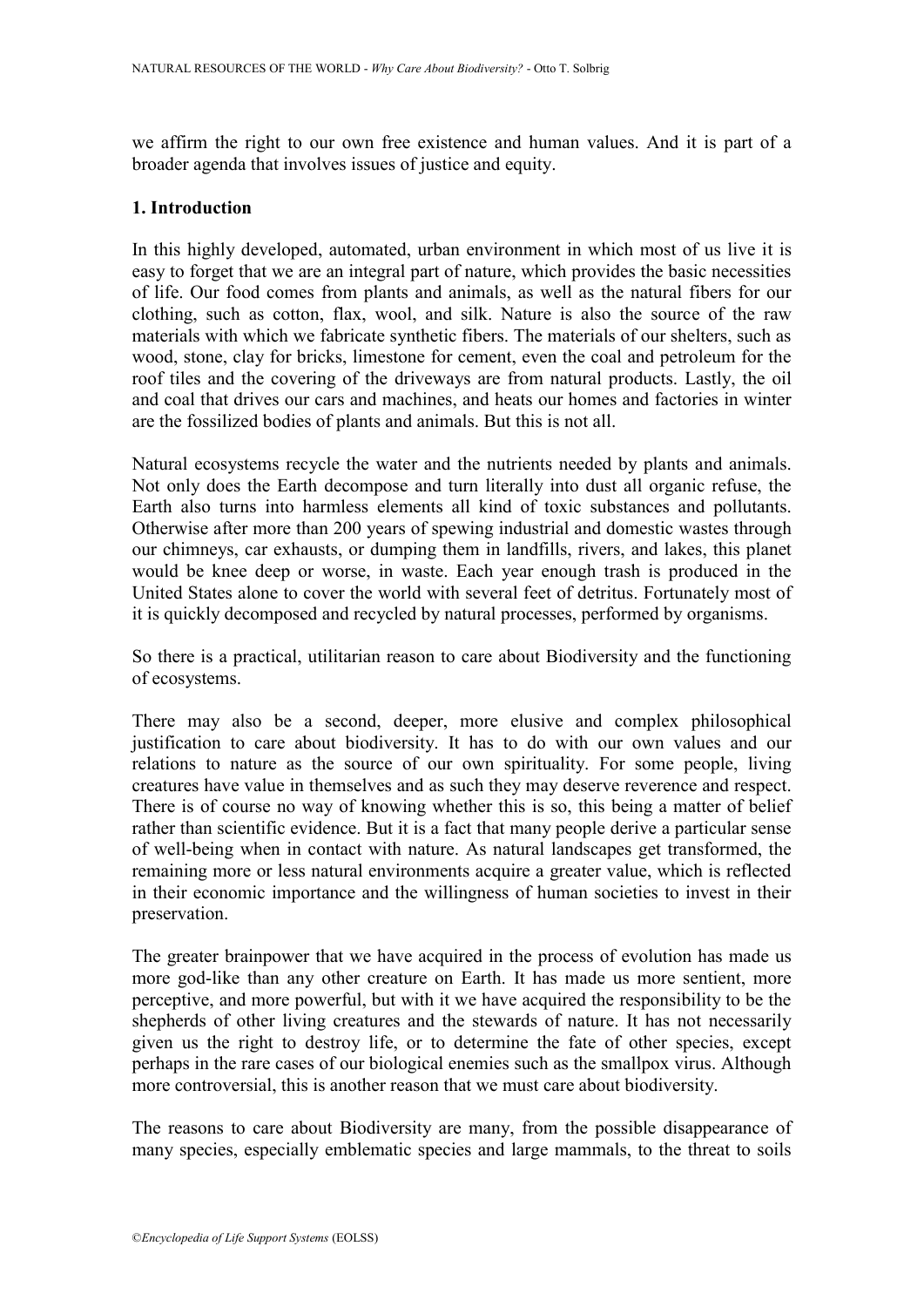and water posed by modern agricultural techniques, to the impacts of industrial development, and the growth of the human population. In this article I will concentrate on the ethical issues involved and the problems in attaining sustainability as exemplified by modern agriculture. All these issues will be addressed in greater depth in coming volumes. Here we wish to present a general overview and stress the moral dilemmas that humankind faces as it tries to reduce biodiversity loss.

### **2. What is Biodiversity?**

Diversity is the property of a set of objects of not being identical, of varying one from another in one or more characteristics. When applied to organisms, it refers to the universal property of all living things that each individual being is unique, that is, no two organisms are identical. The origin of this variability is to be found in the basic and fundamental property of the DNA molecule that the order of the bases does not affect the free energy of the molecule, in other words all combinations of the four bases that form the genetic code are chemically equally viable. This characteristic combined with natural selection allows the acquisition and accumulation of favorable mutations, and in the approximately 3 thousand million years that life has existed on Earth these processes have produced the enormous biological variation that we see today, which is at best only a very small percentage of all the variation that has existed in the past.

Spaceship Earth like any good spaceship has a lot of redundancy built into it. Just like the space shuttle has three computers on board, and two or three copies of most systems, to keep the shuttle going if one of its systems fails, so too in nature there are many species that do very similar things. There are about one half-million species of plants, some two million species of fungi, close to eight million species of insects, and over one hundred thousand species of vertebrates. Not all of them do the same thing: most of them are specialists adapted to function in a limited range of environments. But it is also clear that many species are very similar and are replaceable to a limited extent. But we do not know to what extent, nor do we know which the essential species are.

But spaceship Earth can malfunction if it is not kept clean and tidy, and in good working order. Then its capacity to supply our needs may be affected. Also, as is true for any vehicle, as more and more people climb on board, the place gets full, and it gets harder and more complicated to keep things in order.

### **3. Signs of Environmental Deterioration**

Planet Earth is a blend of living and non-living elements interacting in innumerable ways that result in a variety of landscapes and ecosystems. This amalgam is very dynamic, both in time and in space, and is constantly changing, unfolding, and producing new combinations of landscapes and ecosystems. The living elements living by nature of their capacity to self-reproduce—come in a great variety of forms, shapes, and complexities that are continuously changing and evolving, comprising the diversity of life.

Cosmic factors and local geological forces have sustained the process of ecosystem evolution. Organisms have in turn molded the process by modifying the characteristics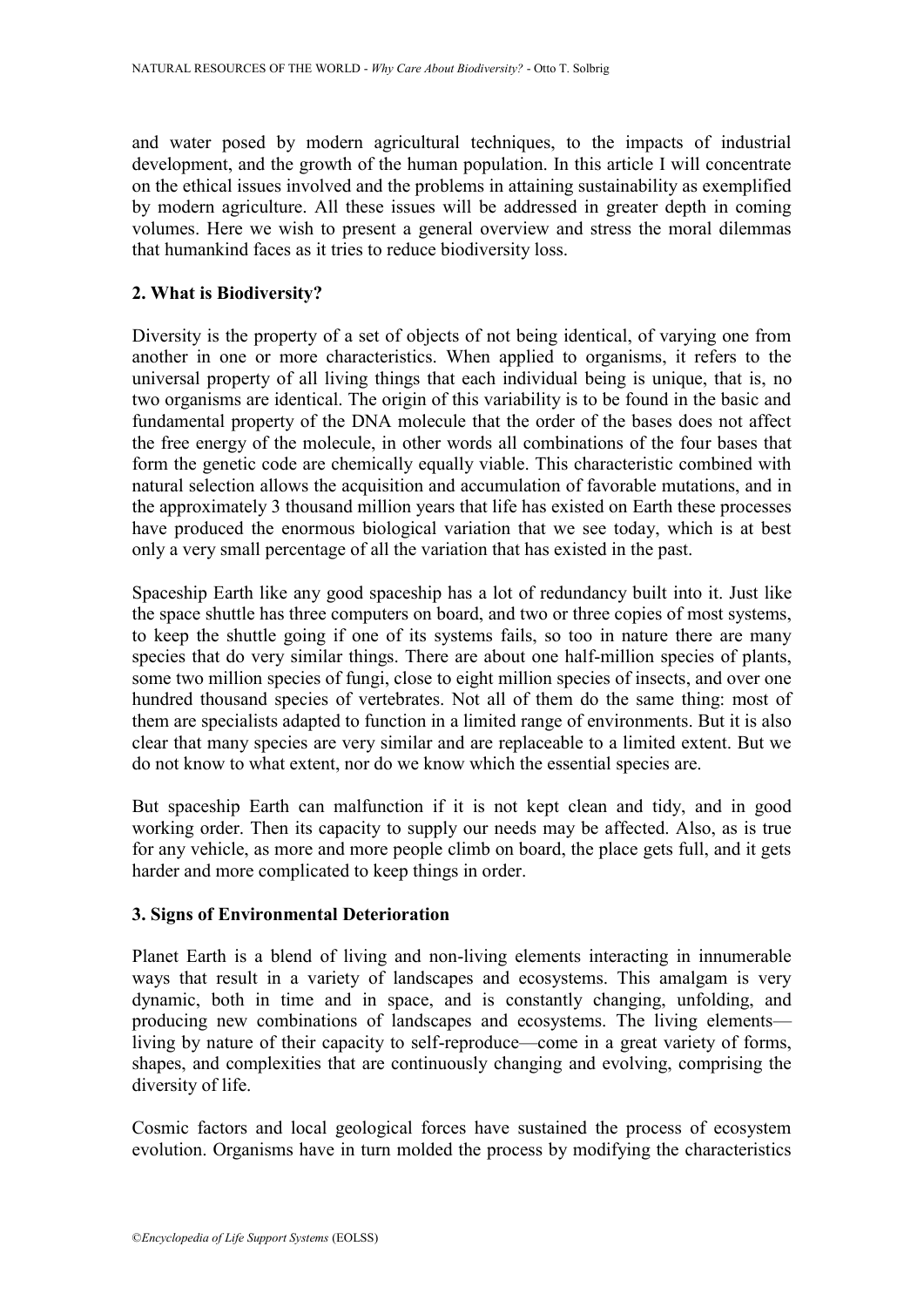of their surroundings. The most significant of these changes is probably the transformation by photosynthetic bacteria of the atmosphere of the Earth from a reducing to an oxidizing one, a process completed about a thousand million years ago. Humans, late arrivals to this series of events, have of late become important transformers of natural landscapes, although nothing they have done or are likely to do, other than an atomic holocaust, can match the transformation of the atmosphere by the early photosynthetic bacteria. Yet there are some parallels.

Although transformation of the atmosphere from a reducing to an oxidizing one did not eliminate all anaerobic organisms, it reduced them significantly, both in numbers, biomass, and relative importance, and opened the way for an entire new biological world dominated by oxygen breeding, multicellular plants and animals.

Today people are transforming the surface of the globe at such an accelerated pace that they have launched a new phase in the evolution of the planet. This new condition is characterized by the dominance of one species, our own, over all others, to an extent never before experienced on Earth. Because of our ability to transform landscapes, we, humans, are in a situation where we can choose to jeopardize our own existence as well as that of innumerable other species, or we can select to achieve a more harmonious coexistence with our biological and abiological surroundings. This presents us with an ethical and moral choice. We can decide to go ahead with development not paying attention to the possible environmental impacts of development, or we can choose to develop in a way that we do not jeopardize the integrity of ecosystems.

Wherever we look these days we see worrisome signs of a possible decline of the Earth's capacity to deliver the ecological services that we always have taken for granted. The climate is warming and there is strong evidence that it is in great measure due to the pollution of the atmosphere by carbon dioxide and other gases most of them coming from increased human activities. The stratospheric ozone layer that protects us from damaging ultraviolet light has been reduced by 50 percent creating a serious health hazard due principally to the action of human made gases. It has been calculated that each year there are 250 thousand more cases of skin cancer in the United States alone as a result of this factor. Yet fulfilling our needs without transforming the environment is impossible. A good example is furnished by agriculture.

Agriculture (including animal husbandry) is the human activity that most transforms the environment. Yet agriculture is also the most basic economic activity of humans since it provides us with our daily bread. Most impacting is modern high input agriculture, the so-called "Green Revolution" technologies. Yet without it the six billion people on this planet could not survive. This is only one of the many dilemmas faced by humankind as it tries to find a way to meet its goals of ending hunger, malnutrition and poverty, maintain a productive agriculture, and preserve natural ecosystems, especially tropical forests and savannas. Industrial development and the use of oceans are others.

-

-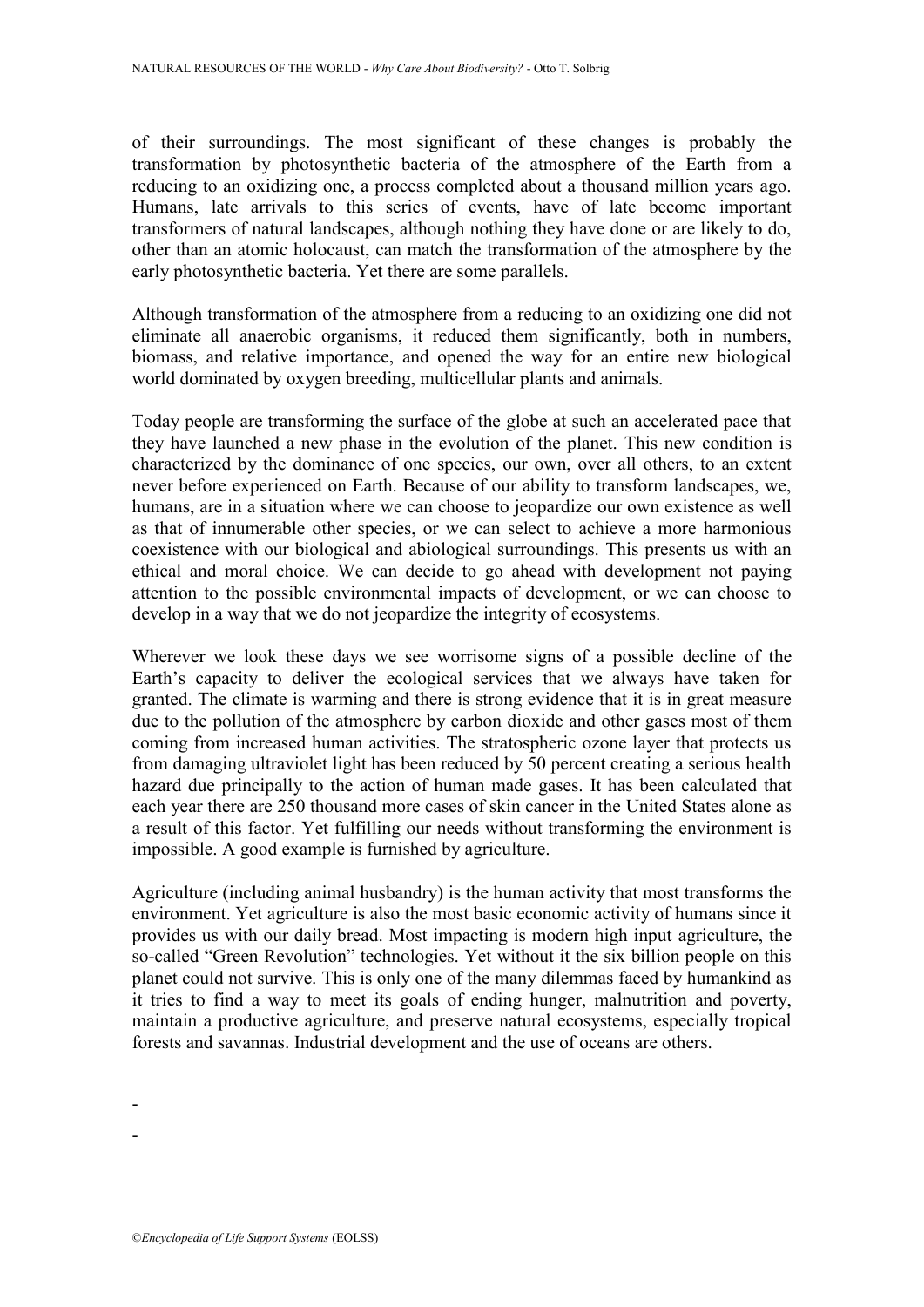### TO ACCESS ALL THE **15 PAGES** OF THIS CHAPTER, Vi[sit:](https://www.eolss.net/ebooklib/sc_cart.aspx?File=E1-02-12) <http://www.eolss.net/Eolss-sampleAllChapter.aspx>

#### **Bibliography**

Altieri M. A. (1995). *Agroecology: The Science of Sustainable Agriculture*. Boulder, CO: Westview Press.

Barbier E. B., Burgess J. C., and Folke C. (1994). *Paradise Lost? The Ecological Economics of Biodiversity*. London: Earthscan.

Carson R. (1962). *Silent Spring*. Boston: Houghton, Mifflin.

Crosson P. and Ostrov J. (1966). Sorting out the environmental benefits of alternative agriculture. *Journal of Soil and Water Conservation* **45**, 34–41.

Foster P. and Leathers H. D. (1999). *The World Food Problem: Tackling the Causes of Undernutrition in the Third World*. Boulder, CO: Lynne, Riener.

Gliesman S. R. (1998). Agroecology: researching the ecological processes in sustainable agriculture. In C. H. Chou and K. T. Shao, eds. *Frontiers in Biology.* pp. 173–186. Taipei: Academia Sinica.

Kato M., ed. (2000). *The Biology of Biodiversity*. Tokyo: Springer Verlag.

Loomis R. S. and Connor D. J. (1992). *Crop Ecology: Productivity and Management of Agricultural Systems*. Cambridge: Cambridge University Press.

Marx J. E. (1989). *A Revolution in Biotechnology*. Cambridge: Cambridge University Press.

National Research Council (NRC) (1989). *Alternative Agriculture*. Washington, DC: National Academy of Sciences Press.

Norse D., James, C., Skinner B. J., and Zhao Q. (1992). Agriculture, land use and degradation. In J. C. I. Dooge et al., eds. *An Agenda of Science for Environment and Development into the 21st Century*. Cambridge: Cambridge University Press. pp. 79–90.

Oldeman L. R., Hakkeling R. T. A., and Sombroek W. G. (1990). *Global Assesment of Soil Degradation*. ISRIC/UNEP study.

Peiretti R. (1999). El sistema de SD y la Biotecnologia. <sup>7º</sup> Congreso Nacional de AAPRESID, *Conferencias y Disertaciones*. pp.187–240.

Pereira M. (1997). Siembra directa: una agricultura inteligente. *5o Congreso Nacional de AAPRESID, Conferencias y Disertaciones*. pp.95–98.

Perrings C. A., Maler K., G. Folke C., Holling, C. S., and Jansson B. O. (1995). *Biodiversity Conservation*. Dordrecht: Kluver Academic Publishers.

Petty J. N. (1995). *Regenerating Agriculture: Policy and Practice for Sustainability and Self-reliance*. London: Earthscan.

Pimentel D., Harvey C., Resosudarnmo P., Sinclair K., Kurz D., McNair M., Christ S., Shpiritz L., Fitton L., Saffouri R., and Blair R. (1995). Environmental and economic costs of soil erosion and conservation benefits. *Science* **267,** 1117–1123.

Pretty J., Vorley W., and Keney D. (1998). Pesticides in world agriculture: causes, consequences and alternative courses. In W. Vorley and D. Keeney, eds. *Bugs in the System.* London: Earthscan. pp. 17–49.

Ruttan V. (1977). The green revolution: seven generalizations. *International Development Review* **19,** 16– 23.

Solbrig O. T. (1991). *Biodiversity: Scientific Issues and Collaborative Research Proposals*. Mab Digest No. 9. Paris: UNESCO. pp. 1–77.